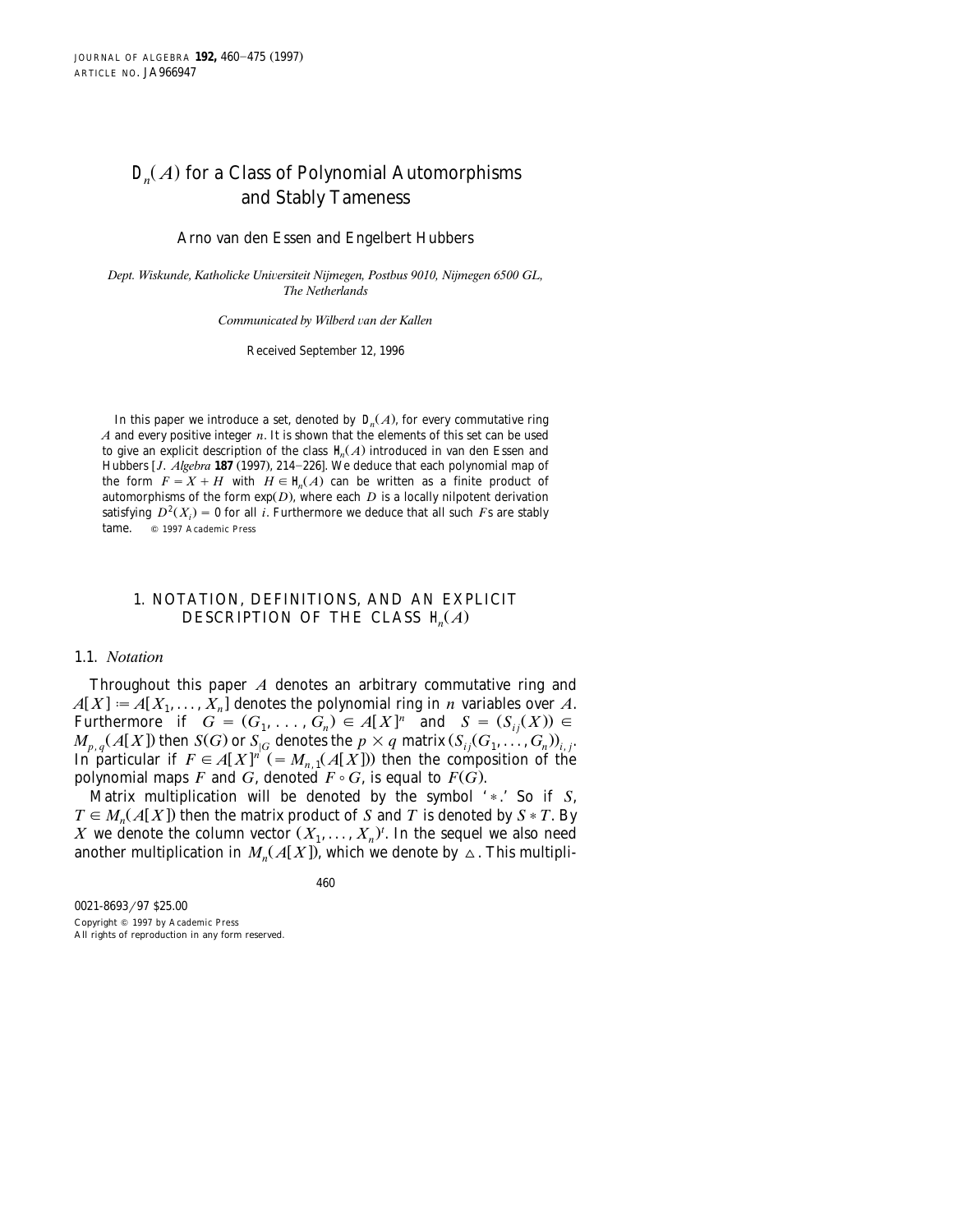cation is defined as follows:

$$
S \triangle T := S(T * X) * T
$$

for all *S*,  $T \in M_n(A[X])$ .

One easily verifies that this multiplication is associative, so it makes sense to write

$$
S_1 \triangle S_2 \triangle \cdots \triangle S_n
$$

for each *n*-tuple  $S_1, \ldots, S_n$  in  $M_n(A[X])$ . Sometimes we need to extend a vector of length  $1 \le p \le n - 1$  or a  $p \times p$  matrix to, respectively, a vector of length *n*, or an  $n \times n$  matrix. This is done as follows: let  $1 \le p \le n - 1$ ,  $c \in A[X]^p$ , and  $T \in M_p(A[X])$ . Then  $\tilde{c}^n$  denotes the vector

$$
\tilde{c}^n = \begin{pmatrix} c \\ 0 \\ \vdots \\ 0 \end{pmatrix} \in A[X]^n,
$$

obtained by extending *c* by  $n - p$  zeros, and  $\tilde{T}^n$  denotes the matrix

$$
\widetilde{T}^n = \begin{pmatrix} T & \mathbf{0} \\ \mathbf{0} & I_{n-p} \end{pmatrix} \in M_n(A[X]),
$$

obtained by extending *T* with the  $(n - p) \times (n - p)$  identity matrix. To simplify the notation we drop the superscript *n* and write  $\tilde{c}$  and  $\tilde{T}$ , even sometimes when it is clear from the context that we mean  $\tilde{c}^{n-1}$ , respectively,  $\tilde{T}^{n-1}$  instead of  $\tilde{C}^n$ , respectively,  $\tilde{T}^n$ .

Finally the adjoint of a matrix *T* is denoted by Adj(*T*) and if  $a_1, \ldots, a_p$ are elements of a (nonnecessary commutative) ring then  $\prod_{i=1}^p a_i$  denotes the element  $a_1 \cdots a_p$ .

## 1.2.  $D_n(A)$  and the class  $H_n(A)$

In [6] we introduced a new class of polynomial maps, denoted by  $H(A)$ , and showed that for each  $H \in \mathcal{H}(A)$  the Jacobian matrix *JH* is nilpotent and that the polynomial map  $F = X + H$  is invertible over *A* with  $\det(JF) = 1.$ 

Let us recall the definition of  $H(A)$ .

DEFINITION 1.1. First if  $n = 1$  we define  $H(A) = A$ . If  $n \ge 2$  we define  $H(A)$  inductively as follows: Let  $H \in A[X]^n$ . Then  $H \in H(A)$  if and only if there exist  $T \in M_n(A)$ ,  $c \in A^n$ , and  $H_{\star} \in H_{n-1}(A[X_n])$  such that

$$
H = \text{Adj}(T) * \begin{pmatrix} H_* \\ 0 \end{pmatrix}_{|T^*X} + c. \tag{1}
$$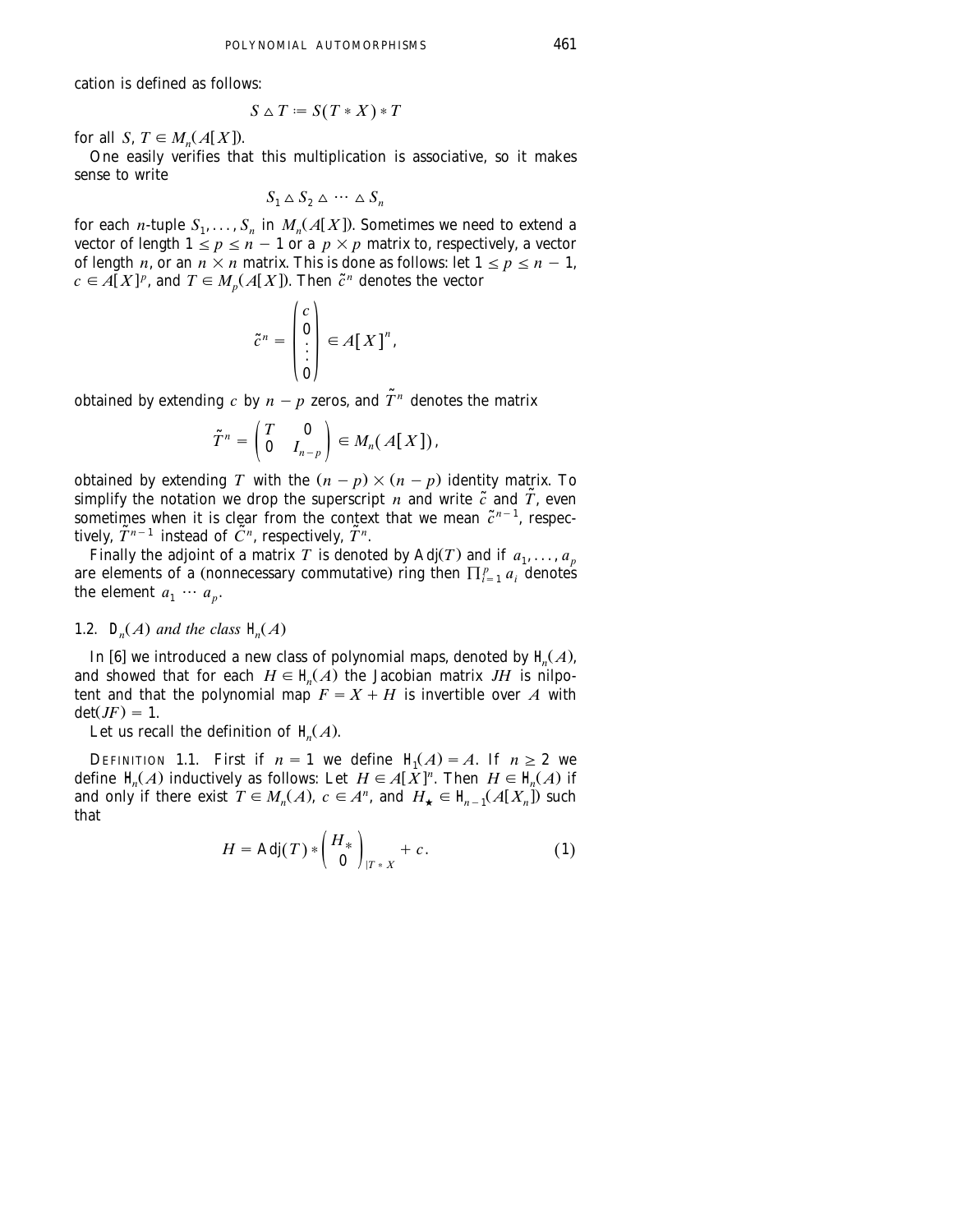The main aim of this section is to give an explicit description of the elements of  $H(A)$ . Therefore we introduce some useful objects.

DEFINITION 1.2. Let  $n \geq 2$ . Then  $\mathcal{Q}(A)$  is the set of  $(2n - 1)$ -tuples  $(T, c) := (T_2, \ldots, T_n, c_1, \ldots, c_n),$ 

where  $T_n \in M_n(A)$ ,  $T_i \in M_i(A[X_{i+1},...,X_n])$  for all  $2 \le i \le n-1$ ,  $c_n \in A^n$  (=  $M_{n,1}(A)$ ) and  $c_i \in M_{i,1}(A[X_{i+1},...,X_n])$  for all  $1 \le i \le n-1$ .

If *n*  $\geq$  3 we get a natural map  $\pi$ :  $\mathcal{D}_{n}$   $\rightarrow$   $\mathcal{D}_{n-1}$   $\mathcal{A}[X]$  defined by

$$
\pi((T_2,\ldots,T_n\,c_1,\ldots,c_n))=(T_2,\ldots,T_{n-1},c_1,\ldots,c_{n-1}).
$$

Instead of  $\pi$ ( $(T, c)$ ) we often write  $(T', c')$ .

DEFINITION 1.3. Let 
$$
n \ge 2
$$
 and  $0 \le p \le n - 2$ . Then

$$
E_{n,p} \colon \mathcal{L}_n(A) \to A[X]^n
$$

is given by

- 1.  $E_{n,0}((T, c)) := \text{Adj}(T_n) * \tilde{c}_{n-1|T_n * X} \text{ for all } (T, c) \in D_n(A).$
- 2. If  $n \geq 3$  and  $1 \leq p \leq n-2$ , then inductively (with respect to *n*)

$$
E_{n, p}((T, c)) \coloneqq \mathrm{Adj}(T_n) * \begin{pmatrix} E_{n-1, p-1}((T', c')) \\ 0 \end{pmatrix}_{|T_n * X}
$$

Instead of  $E_{n,p}((T, c))$  we simply write  $E_{n,p}(T, c)$ .

Now we are able to give the main result of this section.

**PROPOSITION 1.4.** *Let*  $n \geq 2$  *and*  $H \in A[X]^n$ *. Then*  $H \in \mathcal{H}(A)$  *if and only if there exists*  $(T, c) \in D_n(A)$  *such that* 

$$
H = \sum_{p=0}^{n-2} E_{n,p}(T,c) + c_n.
$$

*Proof.* The proof is by induction on *n*. The case  $n = 2$  is obvious, so let  $n \geq 3$ . Then

$$
H = \mathrm{Adj}(T_n) * \begin{pmatrix} H_{\star} \\ 0 \end{pmatrix}_{|T_n * X} + c_n,
$$

where  $T_n \in M_n(A)$ ,  $c_n \in A^n$ , and  $H_{\star} \in \mathcal{H}_{n-1}(A[X_n])$ . So by the induction hypothesis we have

$$
H_{\star} = \sum_{p=0}^{n-3} E_{n-1,p}(T^*, c^*) + c_{n-1}^*
$$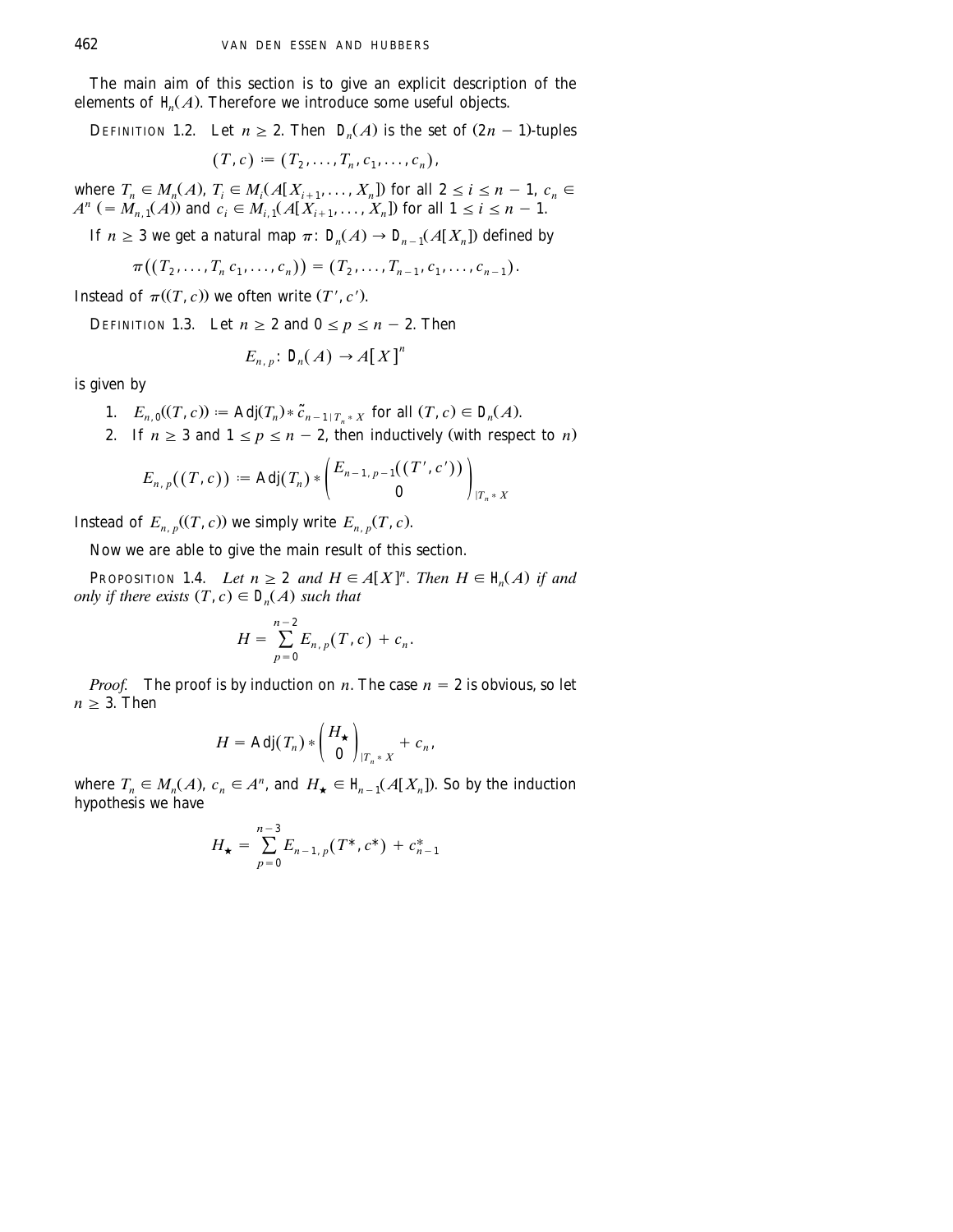for some  $(T^*, c^*) \in D_{n-1}(A[X_n])$ . Put  $(T, c) := (T^*, T_n, c^*, c_n)$  and observe that  $(T, c) \in \mathcal{L}(A)$  and  $(T', c') = (T^*, c^*)$ . So

$$
H = \sum_{p=0}^{n-3} \text{Adj}(T_n) * E_{n-1,p}(T',c')_{|T_n * X} + \text{Adj}(T_n) * \begin{pmatrix} c_{n-1}^* \\ 0 \end{pmatrix}_{|T_n * X} + c_n
$$
  
= 
$$
\sum_{p=1}^{n-2} E_{n,p}(T,c) + E_{n,0}(T,c) + c_n
$$
  
= 
$$
\sum_{p=0}^{n-2} E_{n,p}(T,c) + c_n.
$$

PROPOSITION 1.5. Let  $n \ge 2$ ,  $0 \le p \le n-2$ , and  $(T, c) \in D_n(A)$ . Then  $E_{n,p}(T,c) = \text{Adj}(\tilde{T}_{n-p} \triangle \cdots \triangle \tilde{T}_{n-1} \triangle T_n) * \tilde{c}_{n-p-1}(\tilde{T}_{n-p} \triangle \cdots \triangle \tilde{T}_{n-1} \triangle T_n) * x$ .

*Proof.* The proof is by induction on p. The case  $p = 0$  is obvious. So let  $p \geq 1$ . Then

$$
E_{n,p}(T,c) = \text{Adj}(T_n) * \begin{pmatrix} E_{n-1,p-1}(T',c') \\ 0 \end{pmatrix}_{|T_n * X}
$$
  
= 
$$
\text{Adj}(T_n) * \begin{bmatrix} \text{Adj}(\tilde{T}_{n-p} \triangle \cdots \triangle \tilde{T}_{n-1})_{|T_n * X} \\ * (\tilde{c}_{n-p-1|(\tilde{T}_{n-p} \triangle \cdots \triangle \tilde{T}_{n-1}) * X})_{|T_n * X} \end{bmatrix}
$$

(by the induction hypothesis)

$$
= \text{Adj}\Big(\Big(\widetilde{T}_{n-p}\,\Delta\cdots\,\Delta\,\widetilde{T}_{n-1}\Big)_{|T_n*\,X} * T_n\Big) \n* \widetilde{c}_{n-p-1}\Big(\Big(\widetilde{T}_{n-p}\,\Delta\cdots\,\Delta\,\widetilde{T}_{n-1}\Big)_{|T_n*\,X}\Big) * T_n * X \n= \text{Adj}\Big(\widetilde{T}_{n-p}\,\Delta\cdots\,\Delta\,\widetilde{T}_{n-1}\,\Delta\,T_n\Big) * \widetilde{c}_{n-p-1+(\widetilde{T}_{n-p}\,\Delta\cdots\,\Delta\,\widetilde{T}_{n-1}\,\Delta\,T_n)*X}.
$$

Consider the polynomial map  $F := X + H: \mathbb{C}^4 \to \mathbb{C}^4$ , EXAMPLE 1.6. where  $H$  equals

$$
\begin{pmatrix}\n-X_2X_4^2 - e_4X_3^2X_4 - 2\frac{m_4}{g_4}X_2X_3X_4 - g_4X_1X_3X_4 - k_4X_3^3 - \frac{m_4^2}{g_4^2}X_2X_3^2 - m_4X_1X_3^2 \\
-X_3X_4^2 - e_3X_3^2X_4 + g_4X_2X_3X_4 - k_3X_3^3 + m_4X_2X_3^2 + g_4^2X_1X_3^2 \\
- \frac{1}{3}X_4^3 \\
0\n\end{pmatrix}
$$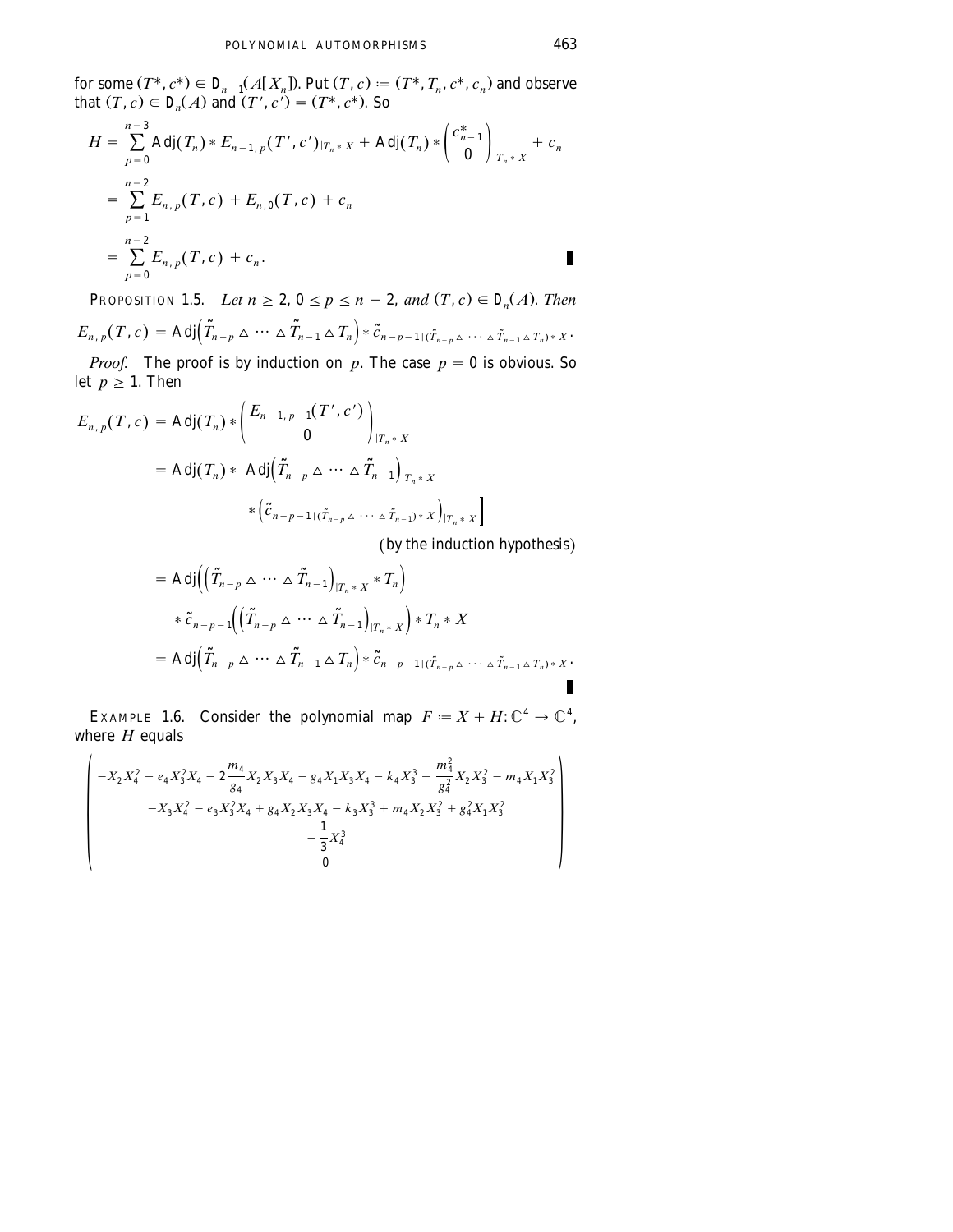and  $e_3$ ,  $k_3$ ,  $e_4$ ,  $g_4$ ,  $k_4$ ,  $m_4 \in \mathbb{C}$  and  $g_4 \neq 0$ . This F is invertible. In fact if we take  $P = P^{-1} = (X_4, X_3, X_2, X_1)$ , we have that *PFP* is one of the eight representatives of the cubic homogeneous maps in dimension 4 as given by Hubbers [7] and also published in  $[4,$  Theorem 2.10].

Now consider the following element  $(T, c)$  of  $\mathcal{Q}(\mathbb{C})$ , where

$$
T = \left( \begin{pmatrix} 1 & 0 \\ g_4^2 X_3 & g_4 X_4 + m_4 X_3 \end{pmatrix}, \begin{pmatrix} 1 & 0 & 0 \\ 0 & 1 & 0 \\ 0 & 0 & 1 \end{pmatrix}, \begin{pmatrix} 1 & 0 & 0 & 0 \\ 0 & 1 & 0 & 0 \\ 0 & 0 & 1 & 0 \\ 0 & 0 & 0 & 1 \end{pmatrix} \right)
$$

and

$$
c = \left( \left( \frac{-1}{g_4^2} X_2 \right), \left( \frac{-X_3^2 (e_4 X_4 + k_4 X_3)}{-X_3 X_4^2 - e_3 X_4 X_3^2 - k_3 X_3^3} \right), \left( \frac{0}{-\frac{1}{3} X_4^3} \right), \left( \frac{0}{0} \right) \right).
$$

Our claim is that

$$
H = \sum_{p=0}^{2} E_{4, p}(T, c) + c_4.
$$

To prove this we will compute  $E_{4,0}$ ,  $E_{4,1}$ , and  $E_{4,2}$  by the method of Proposition 1.5. Note that  $c_4 = 0$ . Since  $T_4 = \tilde{T}_3 = I_4$ ,  $E_{4,0}$  and  $E_{4,1}$  are easy:

$$
E_{4,0} = \text{Adj}(T_4) * \tilde{c}_{3|T_4 * X} = \tilde{c}_3 = \begin{pmatrix} 0 \\ 0 \\ -1 \\ \frac{-1}{3} X_4^3 \\ 0 \end{pmatrix},
$$
  
\n
$$
E_{4,1} = \text{Adj}(\tilde{T}_3 \triangle T_4) * \tilde{c}_{2|(\tilde{T}_3 \triangle T_4) * X} = \tilde{c}_2 = \begin{pmatrix} -X_3^2 (e_4 X_4 + k_4 X_3) \\ -X_3 X_4^2 - e_3 X_4 X_3^2 - k_3 X_3^3 \\ 0 \\ 0 \end{pmatrix}.
$$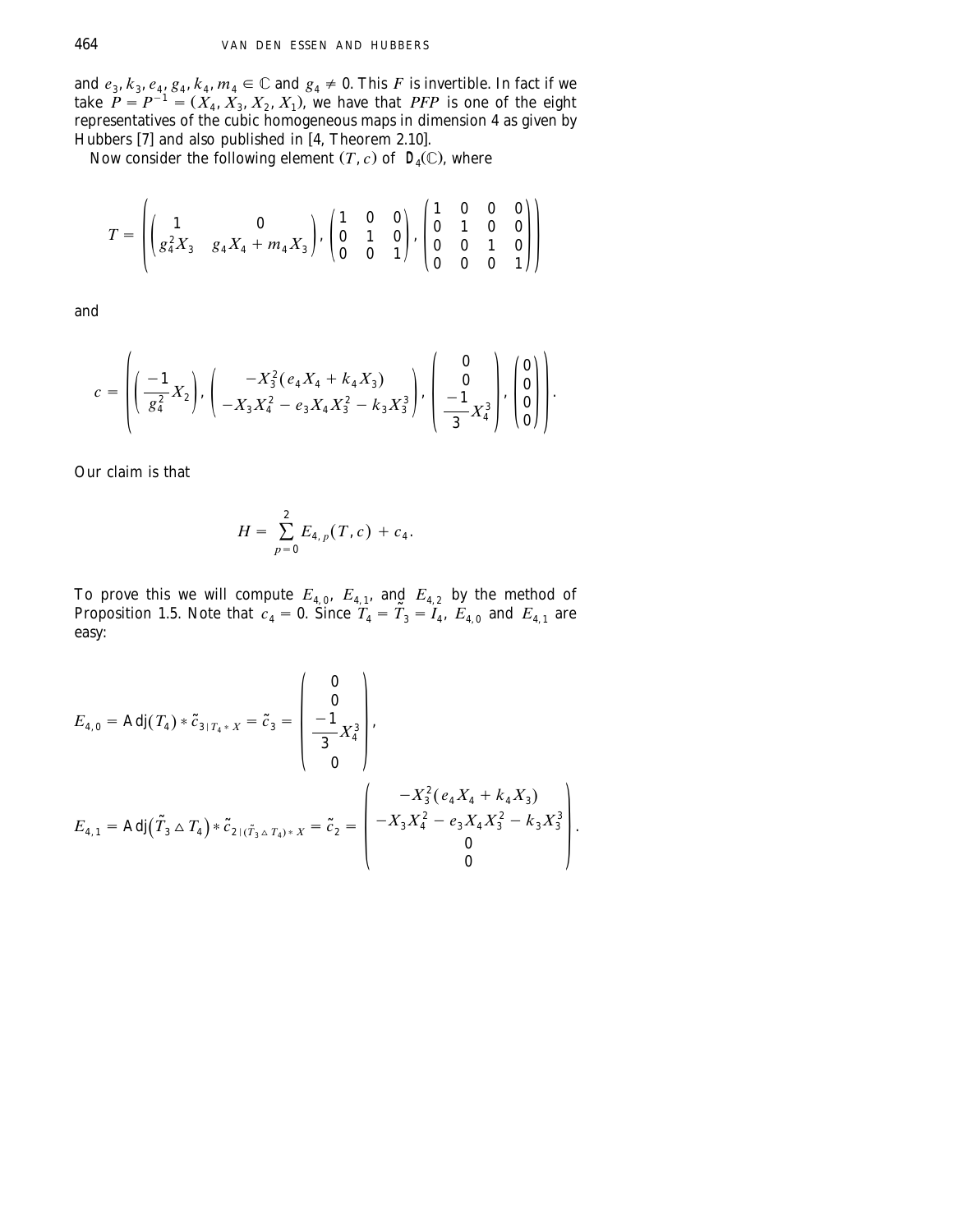Before we compute  $E_4$ , we present the following identities:

$$
\tilde{T}_2 \triangle \tilde{T}_3 \triangle T_4 = \tilde{T}_2 = \begin{pmatrix}\n1 & 0 & 0 & 0 \\
g_4^2 X_3 & g_4 X_4 + m_4 X_3 & 0 & 0 \\
0 & 0 & 1 & 0 \\
0 & 0 & 0 & 0\n\end{pmatrix};
$$
\n
$$
Adj(\tilde{T}_2 \triangle \tilde{T}_3 \triangle T_4)
$$
\n
$$
= \begin{pmatrix}\ng_4 X_4 + m_4 X_3 & 0 & 0 & 0 \\
g_4 X_4 + m_4 X_3 & 0 & 0 & 0 \\
0 & 0 & g_4 X_4 + m_4 X_3 & 0 \\
0 & 0 & 0 & g_4 X_4 + m_4 X_3\n\end{pmatrix};
$$
\n
$$
(\tilde{T}_2 \triangle \tilde{T}_3 \triangle T_4) * X = \begin{pmatrix}\nX_1 \\
g_4^2 X_1 X_3 + g_4 X_2 X_4 + m_4 X_2 X_3 \\
X_3 \\
X_4 \\
X_4\n\end{pmatrix};
$$
\n
$$
\tilde{C}_{1|(\tilde{T}_2 \triangle \tilde{T}_3 \triangle T_4) * X} = \begin{pmatrix}\nX_1 \\
-X_1 X_3 - \frac{1}{g_4} X_2 X_4 - \frac{m_4}{g_4^2} X_2 X_3 \\
0 \\
0 \\
0 \\
0\n\end{pmatrix};
$$

and finally

$$
E_{4,2} = \text{Adj}\left(\tilde{T}_2 \bigtriangleup \tilde{T}_3 \bigtriangleup T_4\right) * \tilde{c}_{1|(\tilde{T}_2 \bigtriangleup \tilde{T}_3 \bigtriangleup T_4) * X} = \begin{pmatrix} -\left(X_4 + \frac{m_4}{g_4}X_3\right) \left(g_4X_1X_3 + X_2X_4 + \frac{m_4}{g_4}X_2X_3\right) \\ X_3(g_4^2X_1X_3 + g_4X_2X_4 + m_4X_2X_3) \\ 0 \\ 0 \end{pmatrix}.
$$

It is easy to verify that  $H = E_{4,0} + E_{4,1} + E_{4,2} + c_4$ , which was our claim.

### 2. NICE DERIVATIONS

Let  $B := A[x_1, \ldots, x_n]$  be a finitely generated A-algebra and D a subset of Der<sub>*A</sub>*(*B*). By  $B^D$  we denote the set of all  $b \in B$  such that  $d(b) = 0$  for</sub> all  $d \in D$ .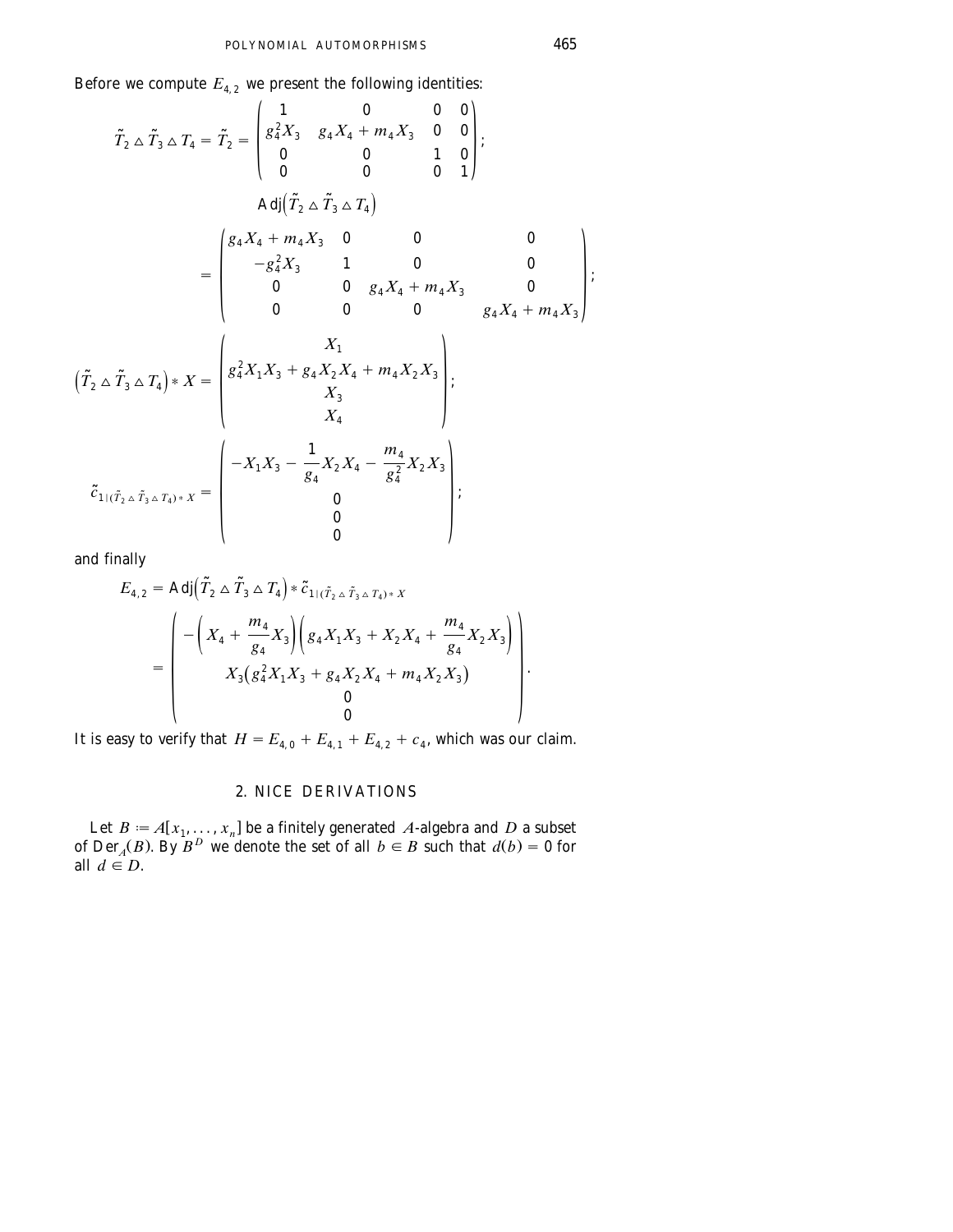DEFINITION 2.1. Let  $D \subset \text{Der}_{A}(B)$  be a finite subset and  $\tau \in \text{Der}_{A}(B)$ .

1. We say that  $\tau$  is *derived from D in at most one step* if  $\tau$  is of the form  $\tau = \sum_{d \in D} b_d d$ , where  $b_d \in B^D$  for all  $d \in D$ .

2. Let  $m \geq 2$ . We say that  $\tau$  is *derived from D in at most m steps* if there exists a sequence of finite subsets

$$
D = D_0, D_1, D_2, \dots, D_m
$$

of  $Der_A(B)$  such that  $\tau \in D_m$  and all elements of  $D_i$  are derived from  $D_{i-1}$  in at most one step, for all  $1 \le i \le m$ . If furthermore the elements of *D* satisfy  $d_1 d_2(x_i) = 0$  for all  $d_1, d_2 \in D$  and all *i*, then  $\tau$  is called *nice of order*  $\leq$  *m*, with respect to  $x_1, \ldots, x_n$  and *D*.

**PROPOSITION 2.2.** *The notation is as in Definition* 2.1. If  $d_1 d_2(x_i) = 0$  for *all*  $d_1, d_2 \in D$  and all i, then  $d_1d_2(x_i) = 0$  for all  $d_1, d_2 \in D_m$  and all i. In *particular*  $d^2(x_i) = 0$  *for every nice derivation.* 

*Proof.* We use induction on *m*. The case  $m = 0$  is obvious since  $D_0 = D$ . Now let  $m \ge 1$ . Then  $d_1 = \sum_{d \in D_{m-1}} b_d d$ ,  $d_2 = \sum_{d' \in D_{m-1}} b'_{d'} d'$ with  $b'_{d}$ ,  $b_{d'} \in B^{D_{m-1}}$ . Then

$$
d_1d_2(x_i) = \sum_{d, d'} bd(b'_{d'})d(x_i) + \sum_{d, d'} b_d b'_{d'}, dd'(x_i). \hspace{1cm} (2)
$$

Now observe that  $d(b'_{d'}) = 0$  since  $b'_{d'} \in B^{D_{m-1}}$  and  $d \in D_{m-1}$ . Finally the induction hypothesis gives  $dd'(x_i) = 0$  for all  $d, d' \in D_{m-1}$  and all *i*, so (2). implies  $d_1 d_2(x_i) = 0$ .

We demonstrate these aspects by the so-called Winkelmann derivation. See [11].

EXAMPLE 2.3. Let  $\tau = (1 + X_4 X_2 - X_5 X_3) \partial_{X_1} + X_5 \partial_{X_2} + X_4 \partial_{X_3}$ , a derivation on  $B := A[X_1, X_2, X_3, X_4, X_5]$ . Let  $D = \{\partial_{X_1}, \partial_{X_2}, \partial_{X_3}\}$ . Then  $\tau$ is nice of order 2 with respect to  $X_1, X_2, X_3, X_4, X_5$ , and  $D$ . To show that this is true, we present a sequence of finite subsets of  $Der_{\mathcal{A}}(B)$ ,

$$
D=D_0, D_1, D_2.
$$

Take  $D_1 := \{ \partial_{X_1}, X_5 \partial_{X_2} + X_4 \partial_{X_3} \}$  and  $D_2 := \{ \tau \}$ . Note that in Definition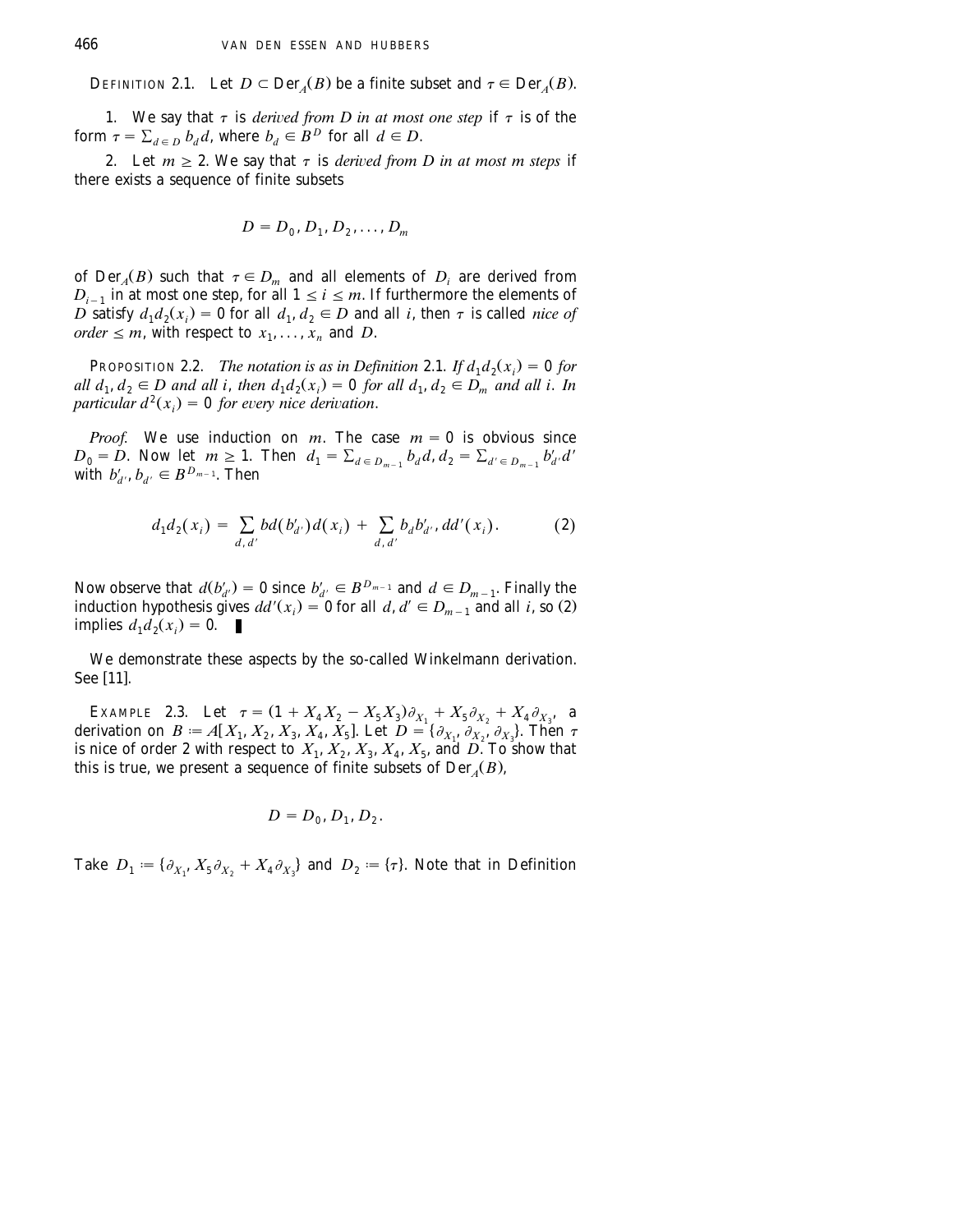2.1 it is not demanded that the set  $D_i$  of this sequence is a subset of  $D_{i+1}$ . The only demand is that each  $D_i$  is a finite subset of  $Der_A(B)$ . Since  $X_4, X_5 \in B^D$  it follows immediately that  $\partial_{X_1}$  and  $X_5 \partial_{X_2} + X_4 \partial_{X_3}$  are derived from *D* in one step. And from  $1 + X_4^2 X_2 - X_5 X_3^2 \in B^{D_1}$  it follows that  $\tau$  is derived from  $D_1$  in one step. Obviously we have  $d_1 d_2(X_i) = 0$  for all  $d_1, d_2 \in D$  and hence with Proposition 2.2 also  $\tau^2(X_i) = 0$ .

### 3. DERIVATIONS ASSOCIATED WITH POLYNOMIAL MAPS

The main aim of this section is to show that for each  $0 \le p \le n - 2$  the polynomial map  $X + E_{n,p}(T, c)$  (where  $(T, c) \in D_n(A)$ ) is of the form  $\exp(d)$ , for some nice *A*-derivation *d* of *A*[X]. Observe that *d* is locally nilpotent if *d* is nice with respect to  $X_1, \ldots, X_n$  since  $d^2(X_i) = 0$  for all *i*, by Proposition 2.2.

In order to prove this result (see Theorem 3.3), we need to generalise some of the notions of Sect. 1 to arbitrary finitely generated *A*-algebras. So let  $B = A[x_1, \ldots, x_n]$  be a finitely generated *A*-algebra, and let  $\varphi$ : *A*[ $X_1, \ldots, X_n$ ]  $\rightarrow$  *B* be the *A*-ring homomorphism defined by  $\varphi(X_i) = x_i$ for all *i*. For each  $p, q \ge 1$  consider the natural extension

$$
\varphi\colon M_{p,q}\big(\,A\big[\,X_1,\ldots,X_n\big]\big)\to M_{p,q}\big(B\big).
$$

Then for each  $(T, c) \in D_n(A)$  we define

$$
E_{n,p}(T,c)(x) := \varphi\bigl(E_{n,p}(T,c)\bigr) \in B^n.
$$

Now let  $(\partial_1, \ldots, \partial_n)$  be an *n*-tuple of *A*-derivations of *B*. With each vector  $b = (b_1, \ldots, b_n)^t \in B^n$  we associate the following *A*-derivation of *B*:

$$
D(b; \partial_1, \ldots, \partial_n) := b_1 \partial_1 + \cdots + b_n \partial_n \qquad \left( = b^t * \begin{pmatrix} \partial_1 \\ \vdots \\ \partial_n \end{pmatrix} \right).
$$

To formulate the next lemma we need some more notation: Let  $(T, c) \in$  $D_n(A)$ . Put

$$
(x'_1, ..., x'_n)' := T_n * (x_1, ..., x_n)',
$$
  
\n
$$
(\partial'_1, ..., \partial'_n) := (\text{Adj}(T_n))' * (\partial_1, ..., \partial_n)',
$$
  
\n
$$
x'' := (x'_1, ..., x'_{n-1}),
$$
  
\n
$$
(T'', c'') := (T'(X_n = x'_n), c'(X_n = x'_n)) \in \mathcal{Q}_{n-1}(A[x'_n]).
$$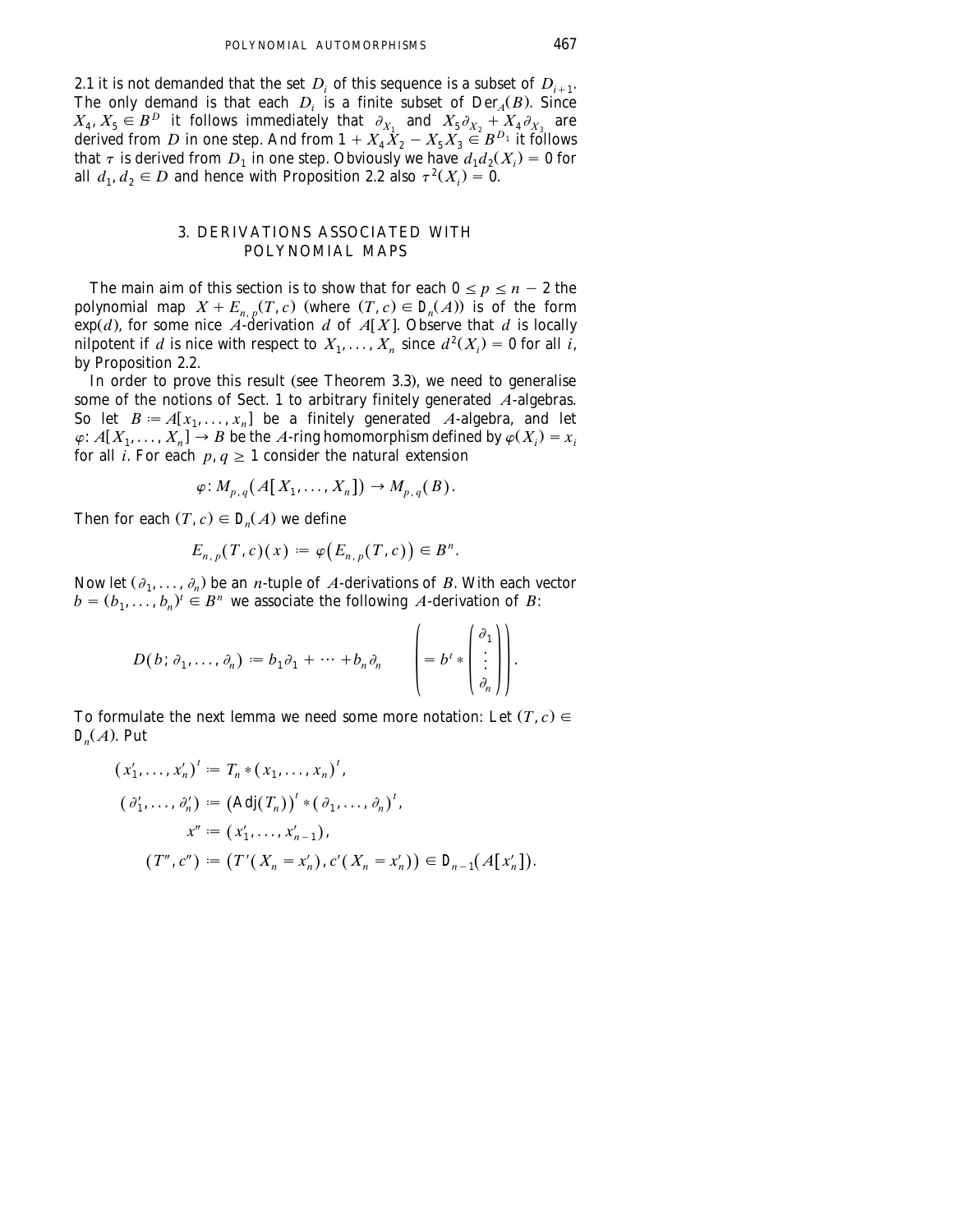LEMMA 3.1. Let  $n \geq 3$  and  $1 \leq p \leq n-2$ . Then

 $D(E_{n,p}(T, c)(x); \partial_1, \ldots, \partial_n) = D(E_{n-1, p-1}(T'', c'')(x''); \partial'_1, \ldots, \partial'_{n-1}).$ 

Proof.

$$
D(E_{n,p}(T, c)(x); \partial_1, ..., \partial_n)
$$
  
=  $(E_{n,p}(T, c)(x))^t * \begin{pmatrix} \partial_1 \\ \vdots \\ \partial_n \end{pmatrix}$   
=  $((E_{n-1,p-1}(T', c')_{|T_n * x})^t \mathbf{0}) * (Adj(T_n))^t * \begin{pmatrix} \partial_1 \\ \vdots \\ \partial_n \end{pmatrix}$   
=  $((E_{n-1,p-1}(T'', c'')(x''))^t \mathbf{0}) * \begin{pmatrix} \partial'_1 \\ \vdots \\ \partial'_n \end{pmatrix}$   
=  $D(E_{n-1,p-1}(T'', c'')(x''); \partial'_1, ..., \partial'_{n-1}).$ 

LEMMA 3.2. The notation is as above. Let  $a \in A$  and let  $\partial_1, \ldots, \partial_n$  be A-derivations of B such that  $\partial_i(x_i) = a \delta_{ij}$  for all i, j. Then

$$
\partial_i'(x'_j) = a \det(T_n) \, \delta_{ij}
$$

for all i, j.

*Proof.* Denote the *i*th column of Adj $(T_n)$  by  $(t^*_{1i},...,t^*_{ni})^t$  and the *j*th row of  $T_n$  by  $(t_{j1}, \ldots, t_{jn})$ . Then

$$
\partial'_{i}(x'_{j}) = \left(\sum_{s=1}^{n} t_{si}^{*} \partial_{s}\right) \left(\sum_{s=1}^{n} t_{js} x_{s}\right)
$$

$$
= \sum_{s=1}^{n} a t_{si}^{*} t_{js}
$$

$$
= a(T_{n} * \text{Adj}(T_{n}))_{ji}
$$

$$
= a \det(T_{n}) \delta_{ij}.
$$

П

П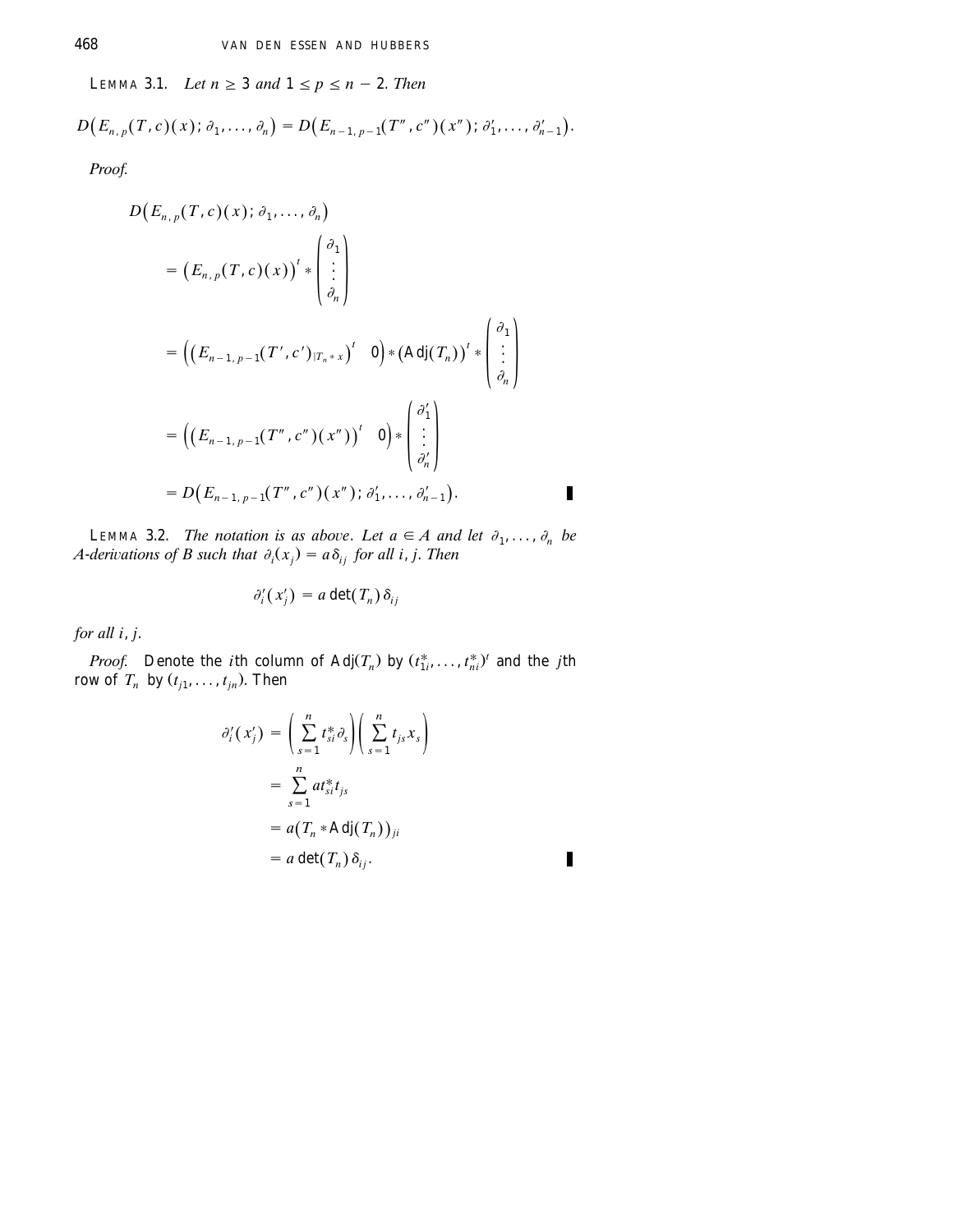#### Now we are able to prove:

THEOREM 3.3. Let  $\partial_1, \ldots, \partial_n$  be A-derivations on  $A[x_1, \ldots, x_n]$  such that *there exists an element a*  $\in$  *A such that*  $\partial_i(x_i) = a \delta_{ij}$  for all *i*, *j.* Let  $(T, c) \in$  $D_n(A)$ . Then the A-derivation  $d := D(E_{n,p}(T, c)(x); \partial_1, \ldots, \partial_n)$  is nice with *respect to*  $x_1, \ldots, x_n$  *and*  $D_0 := \{ \partial_1, \ldots, \partial_n \}$ , *for all*  $n \geq 2$  *and all*  $0 \leq p \leq$  $n - 2$ .

*Proof.* 1. The hypotheses on the  $\partial$ , imply that  $dd'(x) = 0$  for all  $d, d' \in D_0$  and all *i*.

2. First we consider the case  $p = 0$ . Then

$$
E_{n,0}(T,c) = \mathrm{Adj}(T_n) * \tilde{c}_{n-1+T_n+X}.
$$

So

$$
d = \left(\tilde{c}_{n-1+T_n+X}\right)^t * \left(\mathrm{Adj}(T_n)\right)^t * \begin{pmatrix} \partial_1 \\ \vdots \\ \partial_n \end{pmatrix}.
$$

*the*  $\tilde{c}_{n-1}^t = (\gamma_1(X_n), \dots, \gamma_{n-1}(X_n), 0)$ *. Then the definition of*  $x'_n$  *and the*  $\partial_i'$  imply that

$$
d = (\gamma_1(x'_n), \dots, \gamma_{n-1}(x'_n), 0) * (\partial'_1, \dots, \partial'_n)^t = \sum_{i=1}^{n-1} \gamma_i(x'_n) \partial'_i.
$$
 (3)

Put  $D_1 := \{ \partial'_1, \ldots, \partial'_{n-1} \}$  and observe that  $D_1 \subset \text{Der}_A(B)$  and that each element of  $D_1$  is derived from  $D_0$  in at most one step. Finally since  $\partial_i^j(x'_n) = 0$  for all  $1 \le i \le n - 1$  (by Lemma 3.2) we get that  $\gamma_i(x'_n) \in B^{D_1}$ for all  $1 \le i \le n - 1$ . So (3) implies that d is derived from  $D_1$  in at most one step. Consequently  $d$  is derived from  $D_0$  in at most two steps. So  $d$  is nice with respect to  $x_1, \ldots, x_n$  and  $D_0$  by case 1.

3. Now we prove the theorem by induction on *n*. If  $n = 2$ , then  $p = 0$  and we are in case 2. So let  $n \ge 3$ . By case 2 we may assume that  $p \geq 1$ . Then by Lemma 3.1 we have

$$
d = D(E_{n-1, p-1}(T'', c'')(x''); \partial'_1, \ldots, \partial'_{n-1})
$$

with  $(T'', c'') \in D_{n-1}(A[x_n'])$ . By Lemma 3.2 we can apply the induction hypothesis to the ring  $A[x'_n]$  and the  $(n-1)$ -tuple of  $A[x'_n]$ -derivations  $a'$  on the  $A[x']$ -dependence  $B' = A[x']$  is  $x' = 1$ . So, the  $\partial'_1, \ldots, \partial'_{n-1}$  on the  $A[x'_n]$ -algebra  $B' := A[x'_n][x'_1, \ldots, x'_{n-1}]$ . So the  $A[x'_n]$ -derivation *d* on *B'* is nice with respect to  $D'_0 := \{ \partial'_1, \ldots, \partial'_{n-1} \}$  and  $x'_1, \ldots, x'_{n-1}$ . So there exists a sequence

$$
D'_0, D'_1, \ldots, D'_m
$$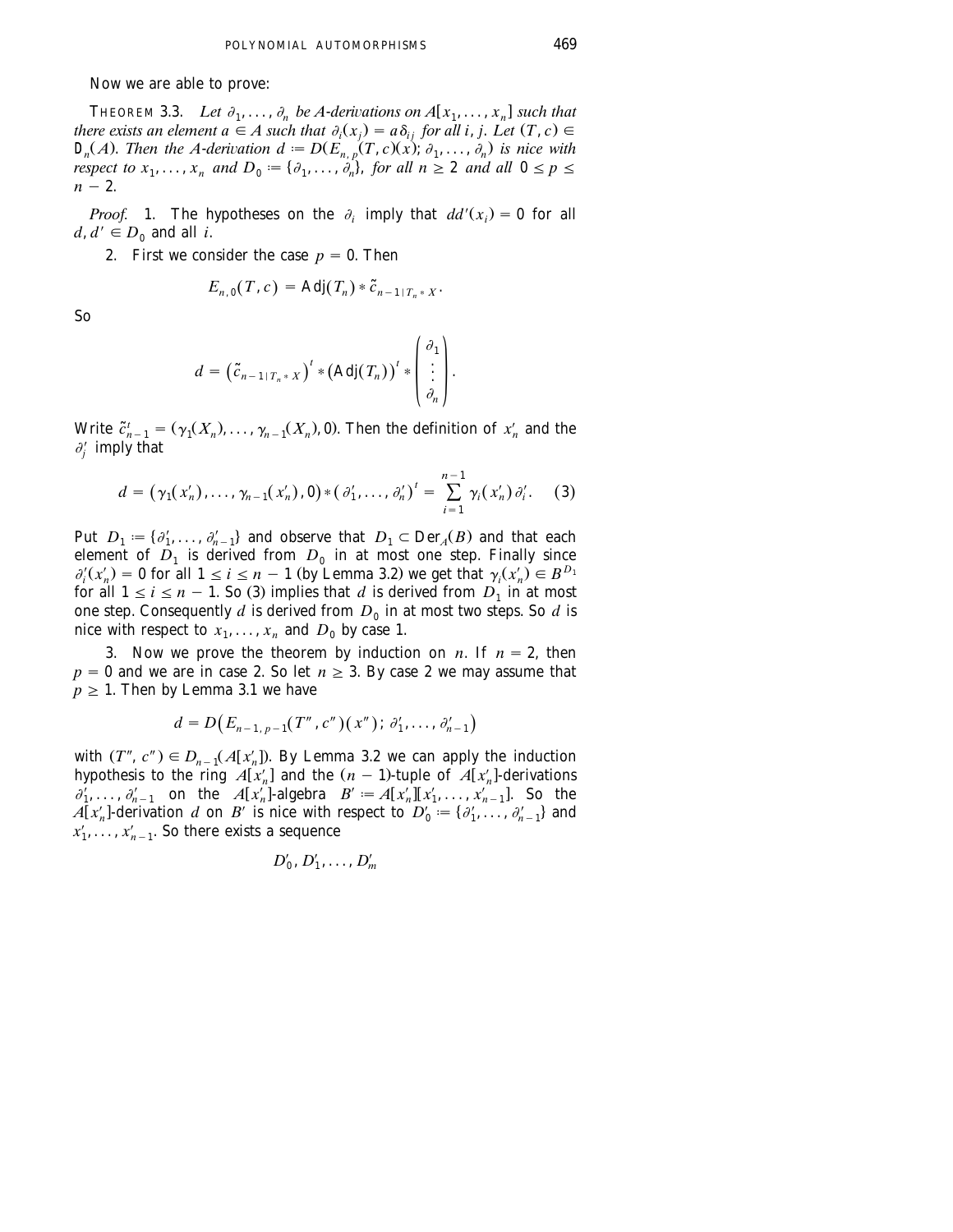of finite subsets of  $\text{Der}_{A[x'_n]}(B')$  such that  $d \in D'_m$  and  $D'_i$  is derived from  $D'_{i-1}$  in at most one step for all  $1 \le i \le m$ . Now observe that  $D'_0 \subset \text{Der}_A(B)$ and that  $B' \subset B$  since by definition obviously  $x'_i \in B$  for all *i*. Consequently if *d'* is an  $A[x'_n]$ -derivation of *B'* derived from  $D'_0$  in at most one step, then  $d' \in Der_A(B)$ . Hence  $D'_1 \subset Der_A(B)$ . Arguing in a similar way<br>we conclude by induction on *i* that  $D'_i \subset Der_A(B)$  for all  $0 \le i \le m$ . Since<br>as remarked in case 2 above, all elements of  $D'_0$  (=  $D_1$  in case 2) are derived from  $D_0$  in at most one step we deduce that  $d$  is derived from  $D_0$ in at most  $m + 1$  steps. Just define  $D_i := D'_{i-1}$  for all  $1 \le i \le m + 1$ . Hence *d* is nice with respect to  $x_1, \ldots, x_n$  and  $D_0$  by 1.

COROLLARY 3.4. *Let*  $(T, c) \in D_n(A)$  and  $0 \le p \le n - 2$ . Put

$$
D:=D\bigg(E_{n, p}(T, c);\frac{\partial}{\partial X_1},\ldots,\frac{\partial}{\partial X_n}\bigg).
$$

*Then D is nice with respect to*  $X_1, \ldots, X_n$  *and*  $\{\partial/\partial X_1, \ldots, \partial/\partial X_n\}$ *. Furthermore we have*  $exp(D) = X + E_{n,p}(T, c)$  *and the inverse map is given by*  $exp(-D) = X - E_{n} (T, c)$ .

*Proof.* The first part is an immediate consequence of Theorem 3.3. Furthermore  $D^2(X_i) = 0$  by Proposition 2.2. So  $exp(D)(X) = X +$  $E_{n,p}(T, c)$  and the inverse map is given by  $exp(-D)(X) = X - E_{n,p}(T, c)$ .

#### 4. THE MAIN THEOREM

In this section we show that for every  $H \in \mathcal{H}(A)$  the polynomial map  $F = X + H$  is a product of *n* polynomial automorphisms of the form  $\exp(D)$ , where each *D* is a nice derivation on *A*[X]. More precisely

**THEOREM 4.1.** *Let*  $F = X + H$ , *where*  $H = \sum_{n=0}^{n-2} E_{n,n}(T, c) + c_n$ , for *some*  $(T, c) \in D_n(A)$ . *Then* 

$$
F = \exp\left(D\left(c_n; \frac{\partial}{\partial X_1}, \dots, \frac{\partial}{\partial X_n}\right)\right)
$$

$$
\times \prod_{p=0}^{n-2} \exp\left(D\left(E_{n,p}(T,c); \frac{\partial}{\partial X_1}, \dots, \frac{\partial}{\partial X_n}\right)\right).
$$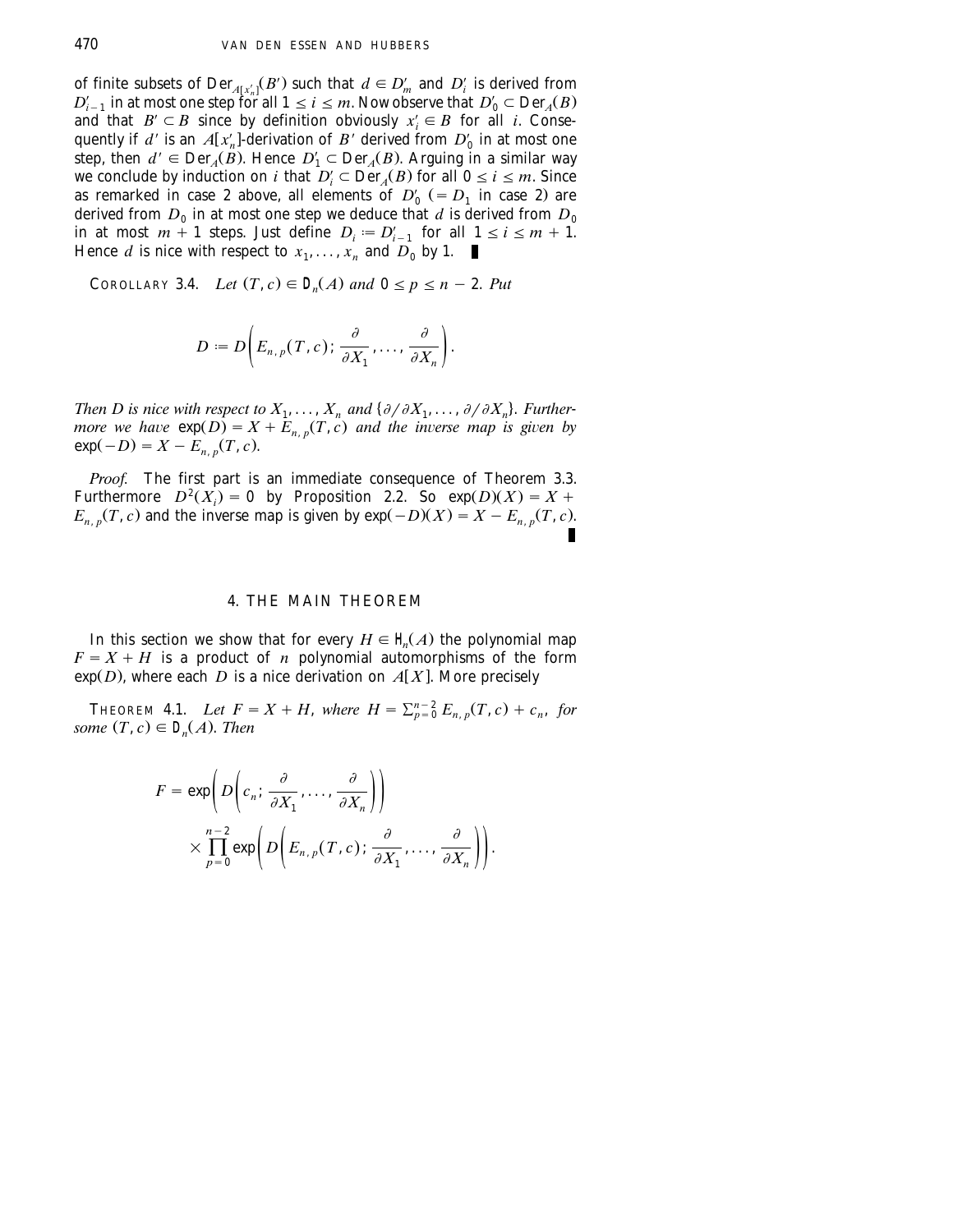*Proof.* Observe that

$$
\exp\bigg(-D\bigg(c_n;\frac{\partial}{\partial X_1},\ldots,\frac{\partial}{\partial X_n}\bigg)\bigg)\circ F=\sum_{p=0}^{n-2}E_{n,p}(T,c).
$$

So the case  $n = 2$  follows from Corollary 3.4. Hence we may assume that  $n \geq 3$ . Now Theorem 4.1 follows directly from Proposition 4.2 below and Corollary 3.4. ■

PROPOSITION 4.2. *Let*  $n \geq 3$ ,  $0 \leq p \leq n-3$ , and  $(T, c) \in D_n(A)$ . *Then* 

$$
\exp(-D(E_{n,p}(T,c)))\circ\left(X+\sum_{q=p}^{n-2}E_{n,q}(T,c)\right)=X+\sum_{q=p+1}^{n-2}E_{n,q}(T,c).
$$

*Proof.* Put  $G := \exp(-D(E_{n,p}(T, c)))$ . So  $G = X - E_{n,p}(T, c)$  (by Corollary 3.4). Hence if we put

$$
U:=\tilde{T}_{n-p}\triangleq\cdots\triangleq\tilde{T}_{n-1}\triangle T_n
$$

then by Proposition 1.4 we get

$$
G=X-\text{Adj}(U)*\tilde{c}_{n-p-1|U*X}.
$$

So if we put

$$
f := X + \sum_{q=p}^{n-2} E_{n,q}(T,c)
$$

then

$$
G\circ f=f-\mathrm{Adj}(U(f))*\tilde{c}_{n-p-1|U(f)*f}.
$$

Since  $U(f) = f$  (by Corollary 4.4 below, with  $j = 0$ ) we get

$$
G\circ f=f-\mathrm{Adj}(U)*\tilde{c}_{n-p-1|U*f}.
$$

Now observe that each component of  $\tilde{c}_{n-p-1}$  belongs to  $A[X_{n-p},...,X_n]$ and that for each  $i \ge n - p$   $(U * f)$ <sub>*i*</sub> =  $(U * X)$ <sub>*i*</sub> (by Lemma 4.3 below). So  $\tilde{c}_{n-p-1|U*f} = \tilde{c}_{n-p-1|U*f}$  and hence

$$
G \circ f = f - \text{Adj}(U) * \tilde{c}_{n-p-1|U^*X}
$$

$$
= f - E_{n,p}(T,c)
$$

(by Proposition 1.4)  $\blacksquare$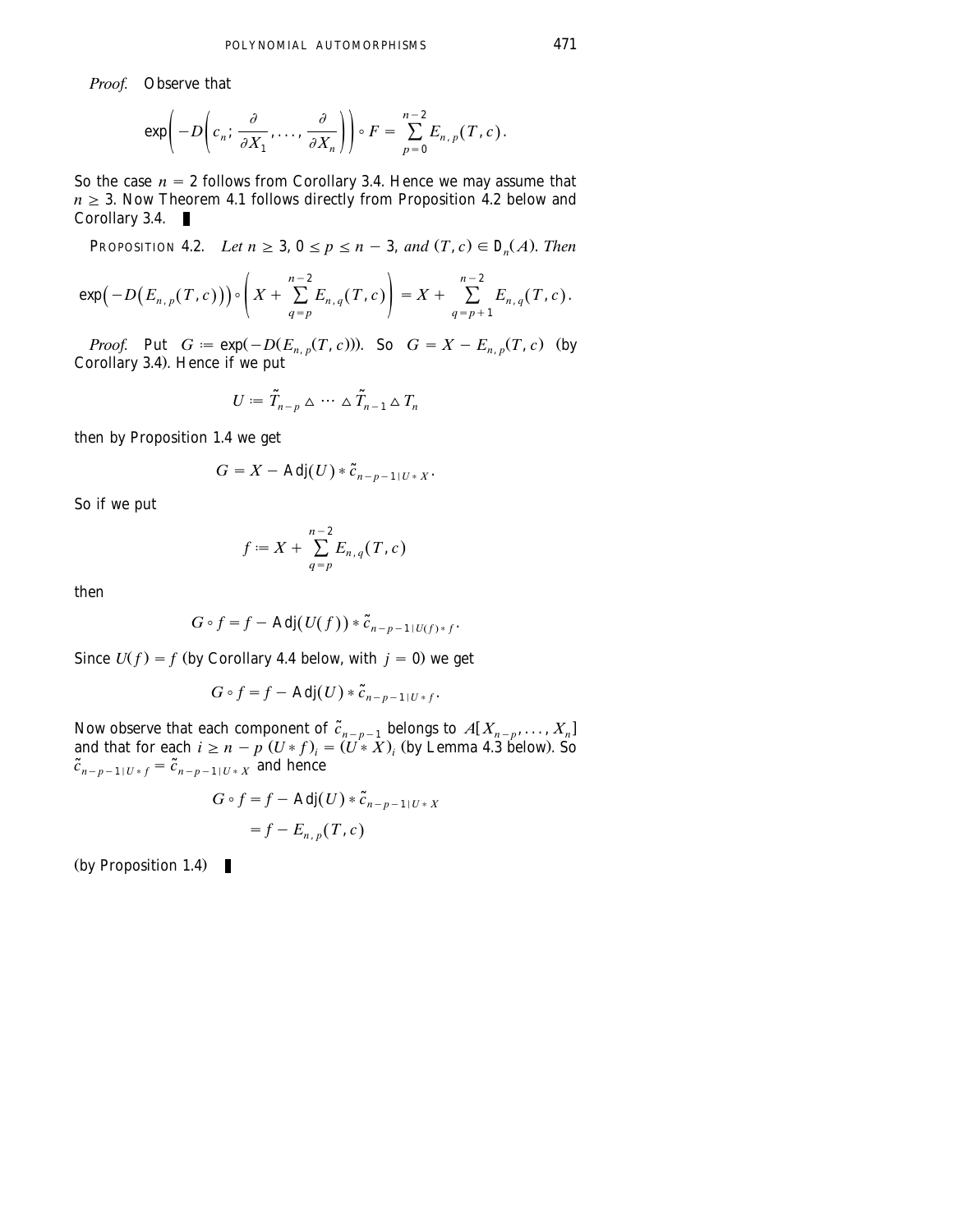LEMMA 4.3. Let  $n \ge 3$ ,  $0 \le p \le n - 2$ ,  $0 \le j \le p$ , and  $(T, c) \in D_n(A)$ .<br>Put  $f := X + \sum_{q=p}^{n-2} E_{n,q}(T, c)$ . Then

$$
\left[ \left( \tilde{T}_{n-p+j} \Delta \cdots \Delta \tilde{T}_{n-1} \Delta T_n \right) * f \right]_i = \left[ \left( \tilde{T}_{n-p+j} \Delta \cdots \Delta \tilde{T}_{n-1} \Delta T_n \right) * X \right]_i
$$

*for all*  $i \geq n - p + j$ .

*Proof.* Put  $U = \tilde{T}_{n-n+i} \Delta \cdots \Delta \tilde{T}_{n-1} \Delta T_n$ . It suffices to show that for each  $q \geq p$ 

$$
[U * E_{n,q}(T,c)]_i = 0 \tag{4}
$$

for all  $i \ge n - p + j$ . So let  $q \ge p$ . Then  $q \ge p - j$ .

1. We first treat the case that  $q = p - j$ . Then  $j = 0$  and  $q = p$ . Consequently  $U = \tilde{T}_{n-p} \triangleq \cdots \triangle \tilde{T}_{n-1} \triangle T_n$ ,  $E_{n,q} (T, c) = E_{n,p} (T, c)$ , and hence by Proposition  $1.4$ 

$$
U * E_{n,q}(T, c) = U * Adj(U) * \tilde{c}_{n-p-1|U * X}
$$
  
= det(U) \* \tilde{c}\_{n-p-1|U \* X}.

Since the last  $p + 1$  coordinates of  $\tilde{c}_{n-p-1}$  are zero, we obtain that

$$
\left[U*E_{n,q}(T,c)\right]_i=0
$$

for all  $i \ge n - p$ , which proves the case that  $q = p - j$ .

2. Now assume that  $q \ge p - j + 1$ . So  $n - q \le n - p + j - 1$ . Put  $V = \tilde{T}_{n-q} \triangleq \cdots \triangle \tilde{T}_{n-p+j-1}$ . Then by Proposition 1.4 we can write

$$
E_{n,q}(T, c) = \text{Adj}(V \triangle U) * \tilde{c}_{n-q-1|(V \triangle U)*X}
$$
  
= 
$$
\text{Adj}(V_{|U*X}*U) * \tilde{c}_{n-q-1|(V \triangle U)*X}
$$
  
= 
$$
\text{Adj}(U) * \text{Adj}(V_{|U*X}) * \tilde{c}_{n-q-1|(V \triangle U)*X}.
$$

Consequently

$$
U * E_{n,q}(T, c) = \det(U) * Adj(V_{|U * X}) * \tilde{c}_{n-q-1|(V \triangle U) * X}. \tag{5}
$$

Note that *V*, and hence  $V_{|U^*X}$ , is of the form  $\tilde{B}$  for some  $B \in$  $M_{n-p+j-1}(A[X])$ . Furthermore  $(\tilde{c}_{n-q-1})_i = 0$  if  $i \geq n-q$ , which implies that  $(\tilde{c}_{n-q-1|(\nu \Delta U)*X}^n)_i = 0$  if  $i \ge n-p+j$  (since  $n-p+j > n-q$ ). Now the desired result  $(4)$  follows from  $(5)$ .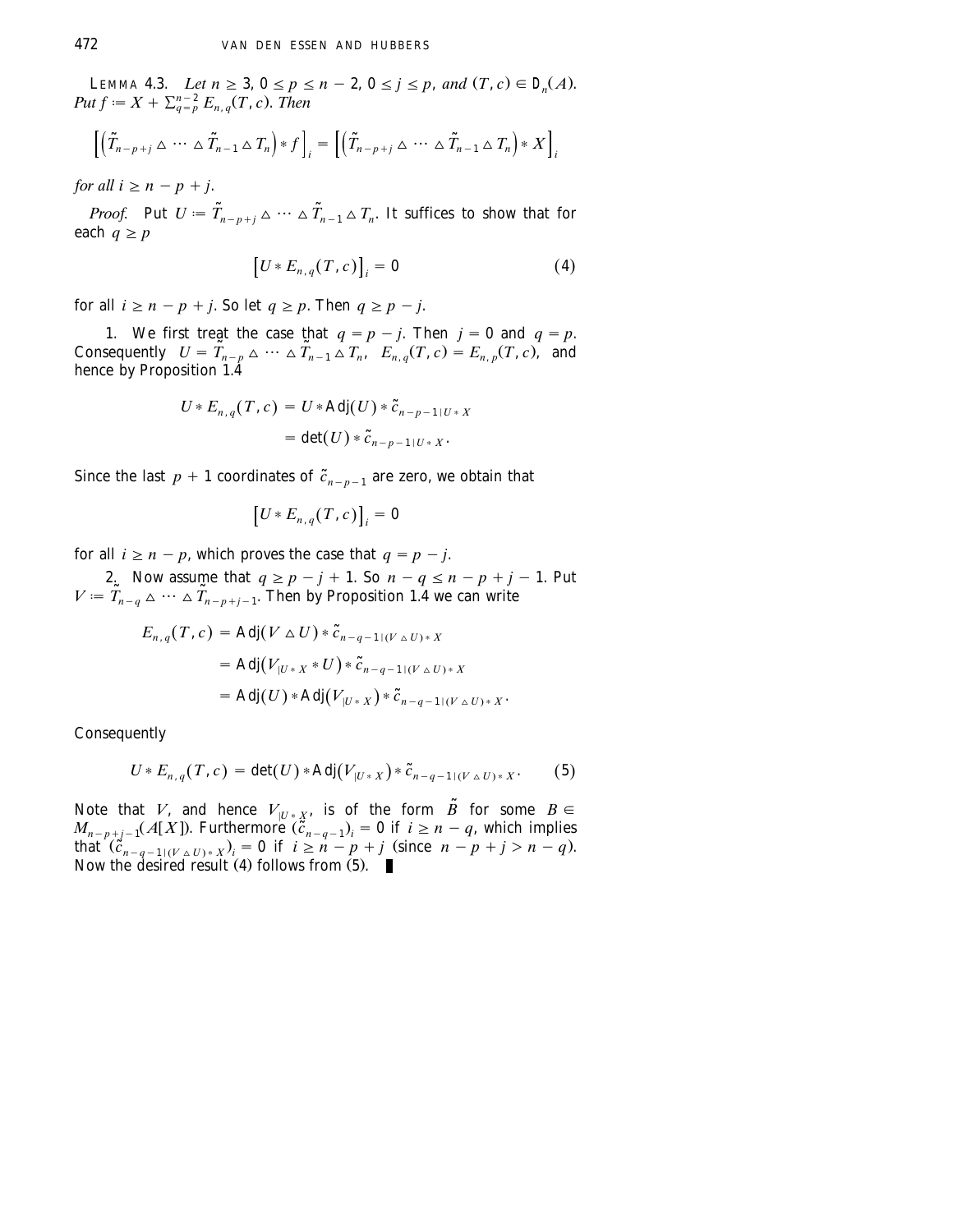COROLLARY 4.4. *The notation is as in Lemma* 4.3. *Then*

$$
\left(\tilde{T}_{n-p+j}\triangleq\cdots\triangleq\tilde{T}_{n-1}\triangleq T_n\right)(f)=\tilde{T}_{n-p+j}\triangleq\cdots\triangleq\tilde{T}_{n-1}\triangleq T_n.
$$

*Proof.* The proof is by induction on  $N := p - j$ . If  $N = 0$  the result is obvious. So let  $N > 1$ . Then

$$
\begin{aligned}\n\left(\tilde{T}_{n-p+j} \triangle \cdots \triangle \tilde{T}_{n-1} \triangle T_n\right)(f) \\
= \tilde{T}_{n-p+j} \left(\tilde{T}_{n-p+j+1} \triangle \cdots \triangle \tilde{T}_{n-1} \triangle T_n\right)(f) \\
= \tilde{T}_{n-p+j} \left(\tilde{T}_{n-p+j+1} \triangle \cdots \triangle \tilde{T}_{n-1} \triangle T_n\right)(f) \\
= \tilde{T}_{n-p+j} \left(\tilde{T}_{n-p+j+1} \triangle \cdots \triangle \tilde{T}_{n-1} \triangle T_n\right) * f * \left(\tilde{T}_{n-p+j+1} \triangle \cdots \triangle \tilde{T}_{n-1} \triangle T_n\right)(f)\n\end{aligned}
$$

by the induction hypothesis. Finally observe that the matrix elements of  $\tilde{T}$ <sup>n</sup><sub>n-p+j</sub> depend only on  $X$ <sub>n-p+j+1</sub>,...,  $X$ <sub>n</sub>. The result follows immediately from Lemma 4.3 (with  $j + 1$  instead of *j*).

### 5. STABLY TAMENESS

With Theorem 4.1 we are now able to prove the stably tame generators conjecture for all maps in our class  $\mathcal{H}(A)$ , and, we will also show that this result is ''sharp'': We give an example of an element of our class which is not tame, so in general we cannot get a better result than this stable tameness.

First let us recall the conjecture (it has already been mentioned in  $[1-4]$ and  $[8]$ :

CONJECTURE 5.1. *For every invertible polynomial map*  $F: k^n \to k^n$  *over a field k there exist*  $t_1, \ldots, t_m$  *such that* 

$$
F^{[m]} = (F, t_1, \ldots, t_m) \colon k^{n+m} \to k^{n+m}
$$

*is tame*, *i*.*e*., *F is stably tame*.

THEOREM 5.2. *Let*  $F = X + H$  with  $H \in \mathcal{H}(A)$ . *Then F* is stably tame.

To do this we use the following result due to Martha Smith [10]:

**PROPOSITION 5.3.** *Let D be a locally nilpotent derivation of A[X]. Let*  $a \in \text{ker}(D)$ . *Extend D to A[X][t] by setting D(t)* = 0. *Note that tD is locally nilpotent. Define*  $\rho \in Aut_A A[X][t]$  *by*  $\rho(X_i) = X_i$ ,  $i = 1, ..., n$ , and  $\rho(t) = t + a$ . *Then* 

$$
(\exp(aD), t) = \rho^{-1} \exp(-tD) \rho \exp(tD).
$$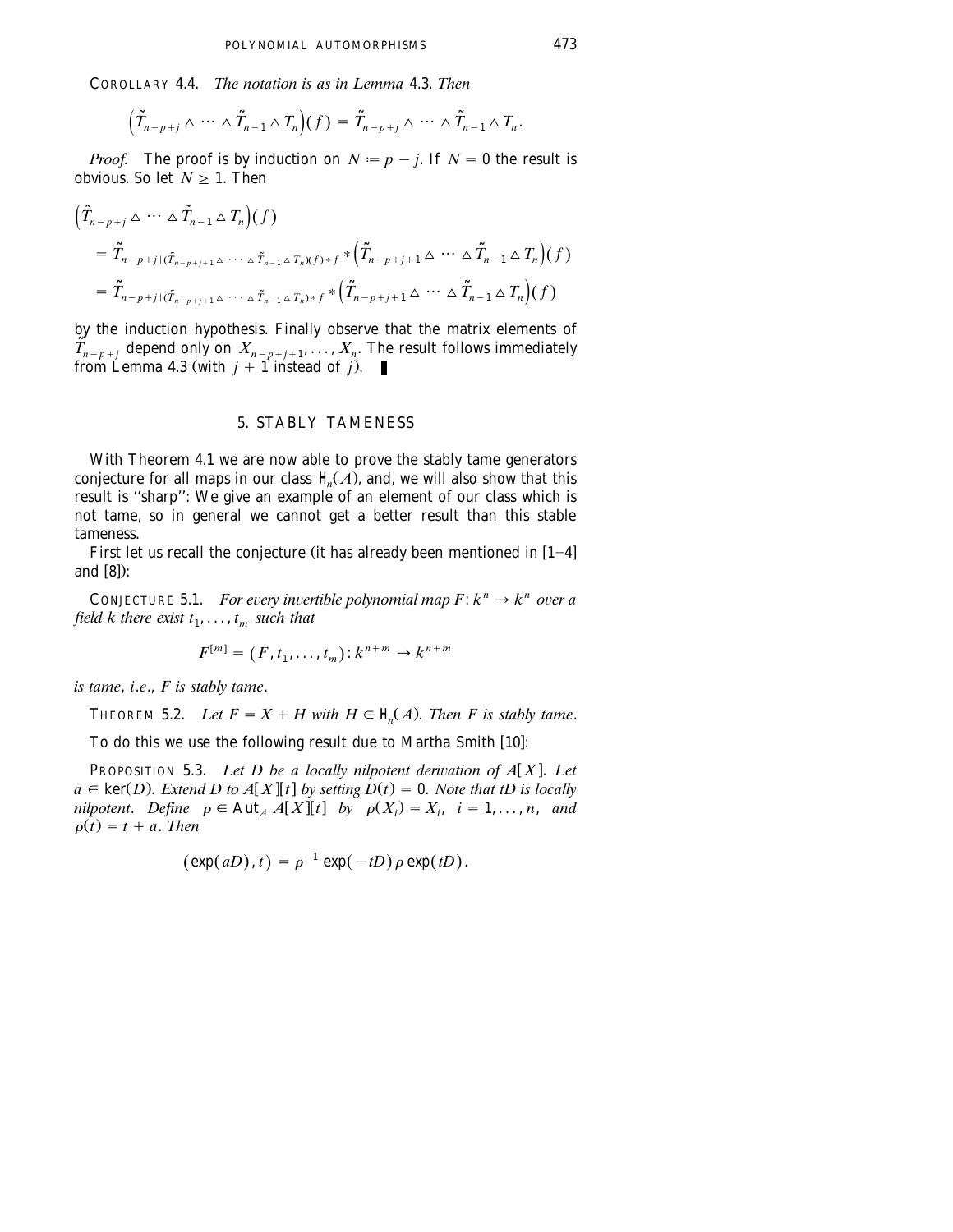COROLLARY 5.4. *Let D and a be as in Proposition* 5.3 *If D is conjugate by a tame automorphism to a triangular derivation, then*  $(exp(aD, t))$  *is tame.* 

LEMMA 5.5. Let  $\tau$  be a nice derivation of order m with respect to  $X_1, \ldots, X_n$  and  $D := \{ \partial/\partial X_1, \ldots, \partial/\partial X_n \}$  on  $A[X]$ . Then  $\exp(a\tau)$  is stably *tame for all a*  $\in$  **ker** $(\tau)$ .

*Proof.* We use induction on *m*. Consider the case that  $m = 1$ . Then  $\tau = \sum_{d \in D} b_d d$  with  $b_d \in A[X]^D = \bigcap_{d \in D} \ker(d) = A$ . Hence  $\tau(X_i) \in A$ and clearly  $\tau$  is on triangular form. So now we can apply Corollary 5.4 and find that  $exp(a\tau)$  is stably tame.

Now consider the case  $m > 1$ . We may assume that for all nice derivations  $\sigma \in \text{Der}_{A}(A[X])$  of order  $m-1$  with respect to *D* and  $X_1, \ldots, X_n$ and for any commutative ring *A* we have that  $exp(a\sigma)$  is stably tame for all  $a \in \text{ker}(\sigma)$ . Let  $\tau$  be nice of order *m*. Define  $\rho$  and extend  $\tau$  to  $A[X][t]$  as in Proposition 5.3 (in fact we extend all derivations of  $D_i$  to  $A[X][t]$  in this way). Now from

$$
(\exp(a\tau),t)=\rho^{-1}\exp(-t\tau)\rho\exp(t\tau)
$$

it follows that it suffices to see that  $\exp(t\tau)$  is stably tame. Now we see that  $t\tau = \sum_{d \in D_{m-1}} t b_d d$  with  $t b_d \in A[X][\![t]\!]^{D_{m-1}}$ . But from this it follows that

$$
\exp(t\tau) = \exp\left(\sum_{d \in D_{m-1}} t b_d d\right)
$$

$$
= \prod_{d \in D_{m-1}} \exp(t b_d d).
$$

This last equation follows from Proposition 1.5. Obviously it suffices to prove that each  $exp(t b_d d)$  is stably tame to conclude that  $exp(t \tau)$  is stably tame. But *d* is a nice derivation of order  $m - 1$ ,  $tb_d \in \text{ker}(\overline{d})$ , and hence we can apply the induction hypothesis to the ring  $A[t]$  and find that  $\exp(t\tau)$  is stably tame and hence  $\exp(a\tau)$  is stably tame.

*Proof of Theorem* 5.2. Now if we look at Theorem 4.1 we see that each  $F = X + H$  with  $H \in \mathcal{H}(A)$  can be written as the product of a finite number of  $exp(a_i D_i)$ s, where each  $D_i$  is a nice derivation with respect to  $X_1, \ldots, X_n$  and  $\{\partial/\partial X_1, \ldots, \partial/\partial X_n\}$  and  $a_i \in \text{ker}(D_i)$ . Applying Lemma 5.5 *n* times gives us the desired result: *F* is stably tame.

*Remark* 5.6. Note that we do not give an indication of the value of *m* in Conjecture 5.1. As can be seen from the proof above, this *m* can be very high. At the highest level we have  $n \exp(a, D)$ , but each of these factors can give rise to a great number of extra variables, depending on the ''order of niceness" of each  $D_i$ .